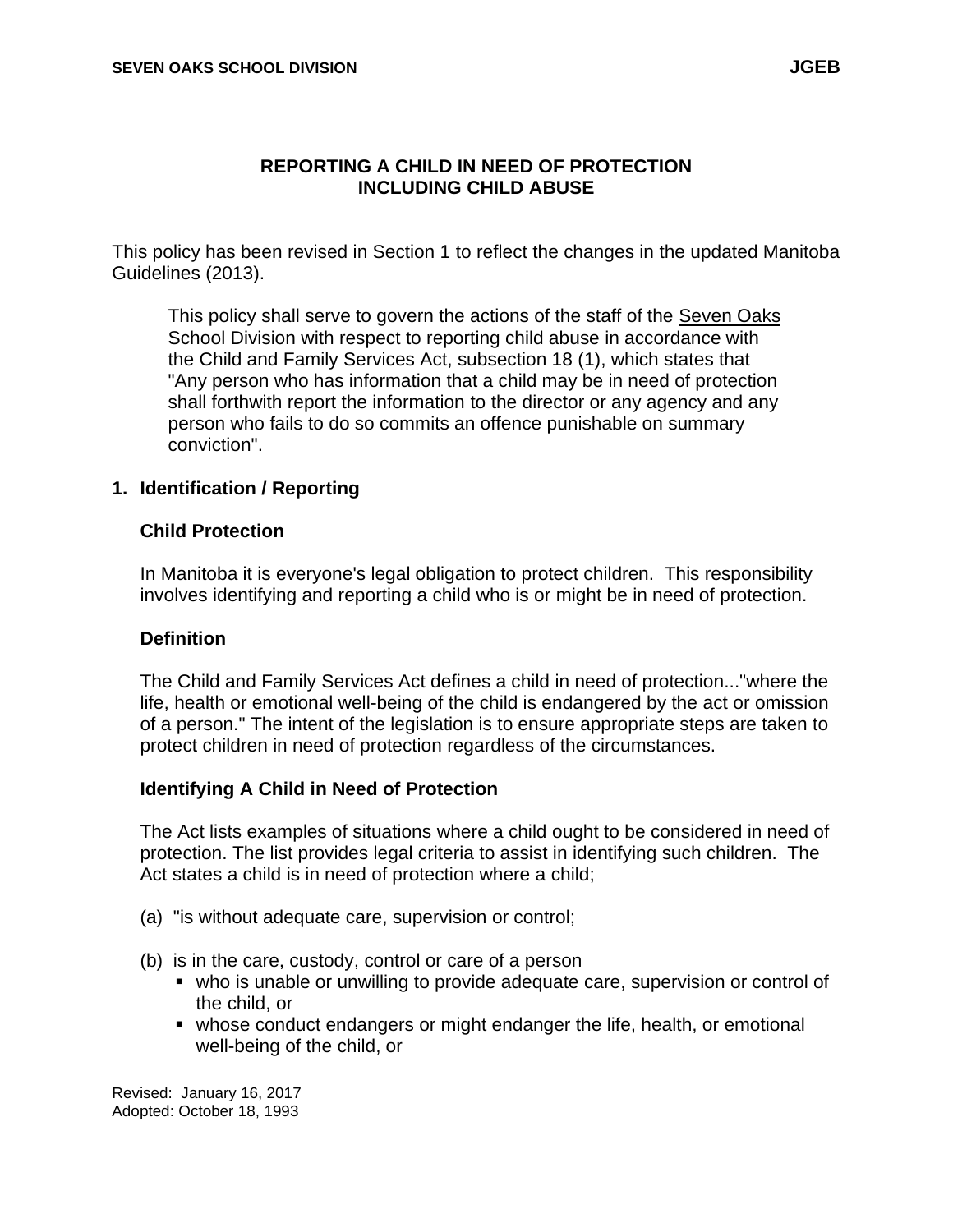- who neglects or refuses to provide or obtain proper medical or other remedial care or treatment necessary for the health or well-being of the child or who refuses to permit such care or treatment to be provided to the child when the care or treatment is recommended by a duly qualified medical practitioner;
- (c) is abused or is in danger of being abused, including where the child is likely to suffer harm or injury due to child pornography;
- (d) is beyond the control of a person who has the care, custody, control or charge of the child;
- (e) is likely to suffer harm or injury due to the behaviour, condition, domestic environment or associations of the child or of a person having care, custody, control or charge of the child;
- (f) is subject to aggression or sexual harassment that endangers the life, health or emotional well-being of the child;
- (g) being under the age of 12 years, is left unattended and without reasonable provision being made for the supervision and safety of the child; or
- (h) is the subject, or is about to become the subject of an unlawful adoption under section 63 or of an unlawful sale under section 84."

#### **Reporting A Child In Need of Protection**

The Act also requires a person to report a child in need of protection to an agency or a parent or guardian. An agency means a child and family services agency. The Act states..."where a person has information that leads the person reasonably to believe that a child is or might be in need of protection..., the person shall forthwith report the information to an agency or to a parent or guardian of the child." The key words in understanding the legal obligation to report are "reasonably to believe". The obligation to report is based on what a reasonable person ought to do in a given situation. While reporting a child in need of protection is mandatory, some discretion is required in deciding on whether or not the child is or reasonably might be in need of protection.

#### **Reporting To A Parent Or Guardian**

This provision recognizes parents and guardians as the primary protectors of children for the vast majority of children in society. Often notifying a parent will ensure the protection of a child and no further action will be necessary.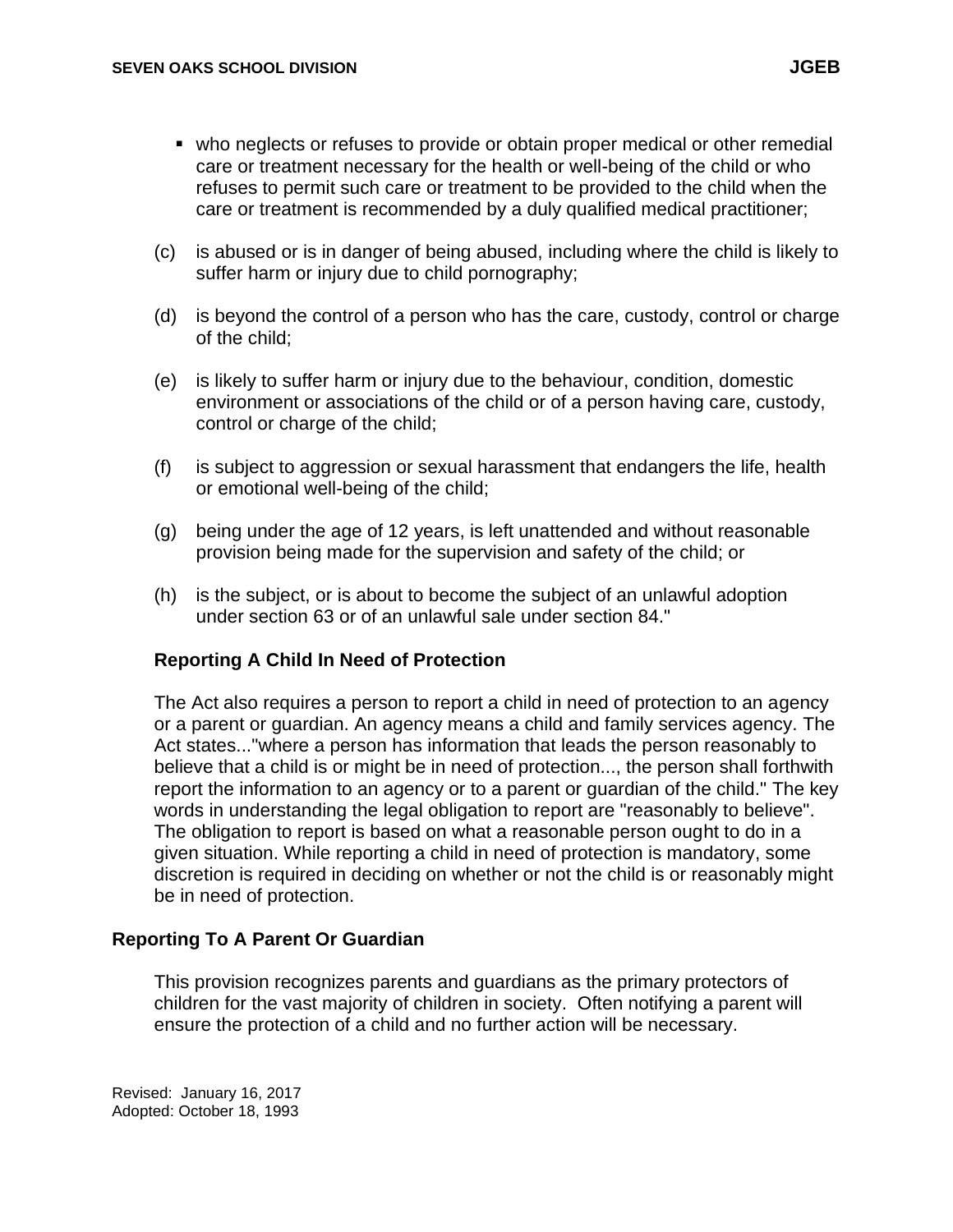### **Reporting To An Agency Only**

There are situations, however, where a person must notify an agency only. The Act States: where a person...

- "does not know the identity of the parent or guardian of the child;
- has information that leads the person reasonably to believe that the parent or guardian
	- is responsible for causing the child to be in need of protection, or
	- is unable or unwilling to provide adequate protection to the child in the circumstances; or
- has information that leads the person reasonably to believe that the child is or might be suffering abuse; subsection (1) does not apply and the person shall forthwith report the information to an agency."

### **Child Abuse**

### **Definition**

- Abuse means "an act or omission by a parent, guardian or a person in whose care a child is which results in:
	- physical injury to the child
	- emotional disability of a permanent nature in the child or
	- is likely to result in such a disability, or
	- sexual exploitation of the child with or without the child's consent."

The definition of child abuse has been expanded to include any person having care, custody or charge of children.

- Child means "a person under the age of majority."
- Physical abuse is "any non-accidental injury of a child which exceeds that which could be considered reasonable discipline." Unexplained bruises and welts are the most common indications of physical abuse.
- **Emotional Abuse means "acts or omissions on the part of the parent or person in** charge of the child." These acts or omissions include but are not restricted to:
	- any unwillingness or inability to provide appropriate care, control, affection or stimulation for a child;
	- making inappropriate demands upon a child;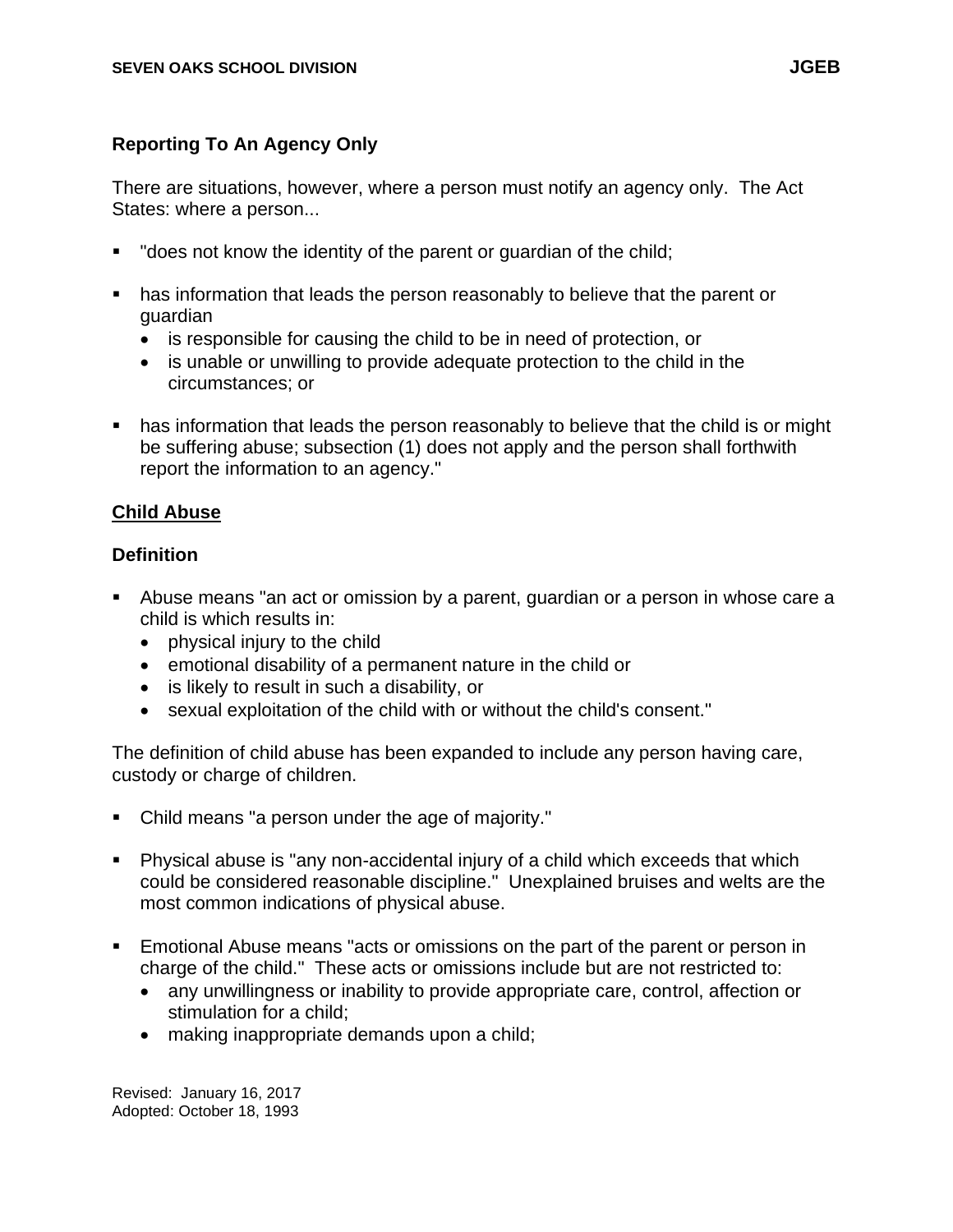- exposing a child to frequent family violence tending to produce permanent or long-term emotional disability including:
	- o non-organic failure to thrive;
	- o developmental retardation;
	- o serious anxiety, depression or withdrawal;
	- o serious behavioural disturbances.
- **E** Sexual Abuse means "any exploitation of a child, whether consensual or not, for the sexual gratification of a parent or person in charge of the child or a third party and includes, but is not necessarily restricted to: sexual molestation, sexual assault, and the exploitation of the child for purposes of pornography or prostitution."
- Third party assault means "abuse which occurs outside the family."

These definitions are based on those in the Teachers' Protocol on Child Abuse prepared by the Manitoba Teachers Society (2000), the Manitoba Guidelines on Identifying and Reporting a Child in Need of Protection (Including Child Abuse) (2013) and The Child and Family Services Act (2016).

#### **Identifying Child Abuse**

The Act refers to three conditions or types of abuse - physical injury, emotional disability of a permanent nature and sexual exploitation with or without a child's consent. Where one or more of these conditions exists as a result of an act or omission of a parent, guardian or other care provider, the child ought to be considered as suffering abuse and the matter must be reported to an agency. Abuse involves both factors - the condition of the child and an act or omission of a care provider.

#### **Reporting Child Abuse**

The Act requires a person to report a child who is abused or is in danger of being abused to an agency. Once the situation is reported, the agency is responsible for taking action to protect the child, contacting the police, arranging a medical examination and informing the parent or guardian.

#### 2. **Protection for Informant**

Subsection 18 (4) of The Child and Family Services Act provides that "No action lies against a person for providing information in good faith and in compliance with subsection (1)."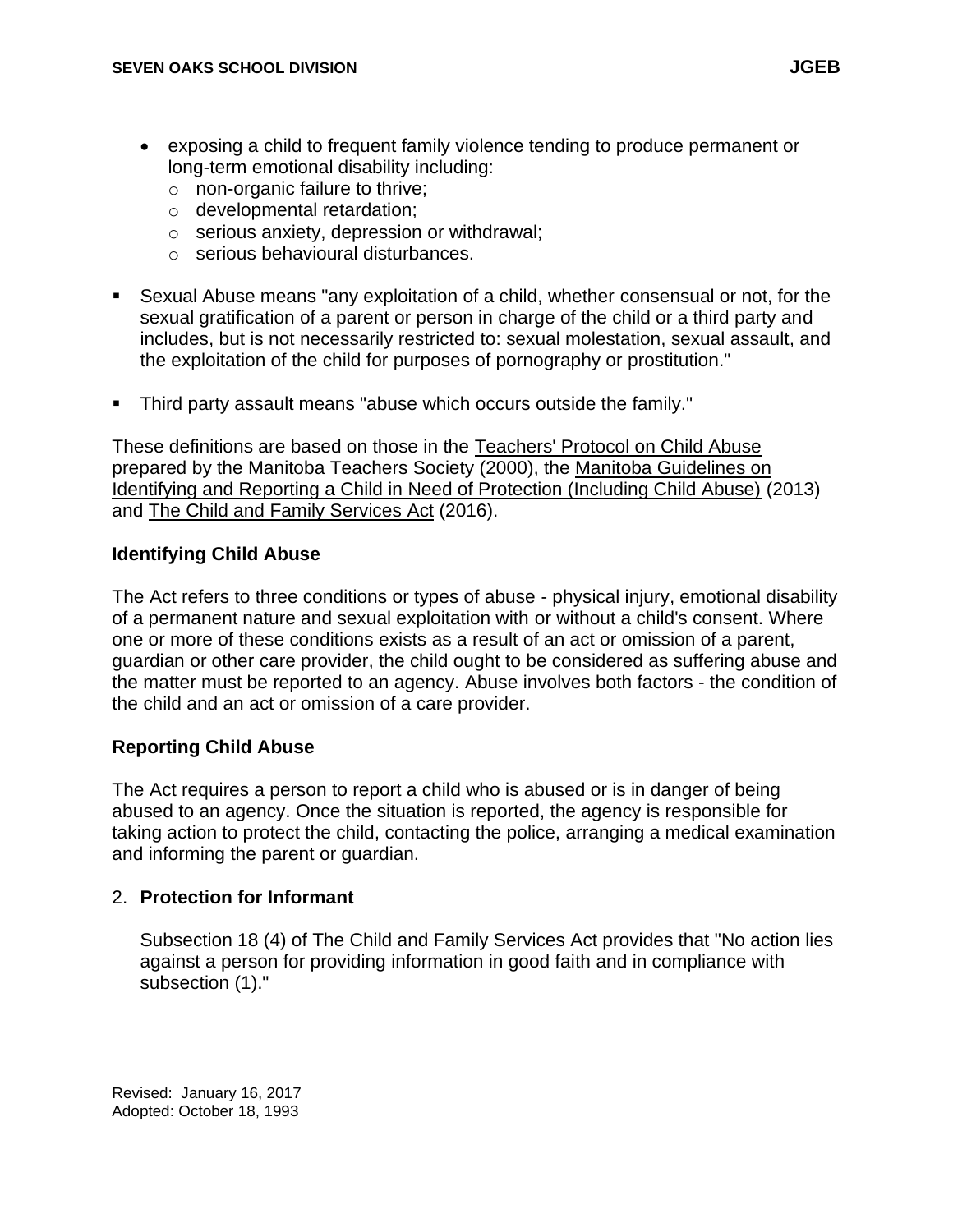#### 3. **Procedures for Reporting Abuse**

In cases where the person has reasonable cause to suspect child abuse, he or she shall make an oral report forthwith to one of the following agencies:

- child caring agency;
- police;
- medical child abuse unit.

#### For a list of CFS designated Intake agencies go to

<http://www.manitoba.ca/intakeagencies> agencies or page 51 of the Reporting of Child Protection and Child Abuse Handbook [http://www.pacca.mb.ca/products.html.](http://www.pacca.mb.ca/products.html) Concurrent with making the oral report, the person reporting shall complete a hand written report entitled the Child Protection Referral form. The original report will be sent to the Assistant Superintendent, Student Services where it will be stored securely. The person reporting is advised to keep a confidential copy of the report as well.

Under no circumstance is it to be placed in the student's cumulative record.

It is noted that the legal responsibility to report lies with the person who suspects the abuse and that this responsibility cannot be transferred.

In cases where grounds for suspecting abuse are of an ambiguous or uncertain nature, the person is encouraged to inquire or consult with the child caring agency. This inquiry or consultation is to be distinguished from formal reporting. If, as a result of this inquiry, it is determined that there are insufficient grounds to proceed with a formal report, the person may nevertheless approach the principal of the school who may arrange for case conferencing or for the provision of support services from the appropriate resource people.

School staff shall not contact the student's family, nor the suspected perpetrator, nor any other persons to inform or to further investigate the cause or circumstances of the suspected abuse. This is the role and responsibility of the police and child caring agency.

In cases of third party abuse, the school staff, in consultation with the child caring agency or the police, may decide that the school will inform the child's parents or guardian that a report has been made.

The responsibility for investigation and follow-up lies with the outside agencies. In accordance with the Manitoba Guidelines, the child caring agency is expected to inform the school of action taken on the report of the earliest appropriate time.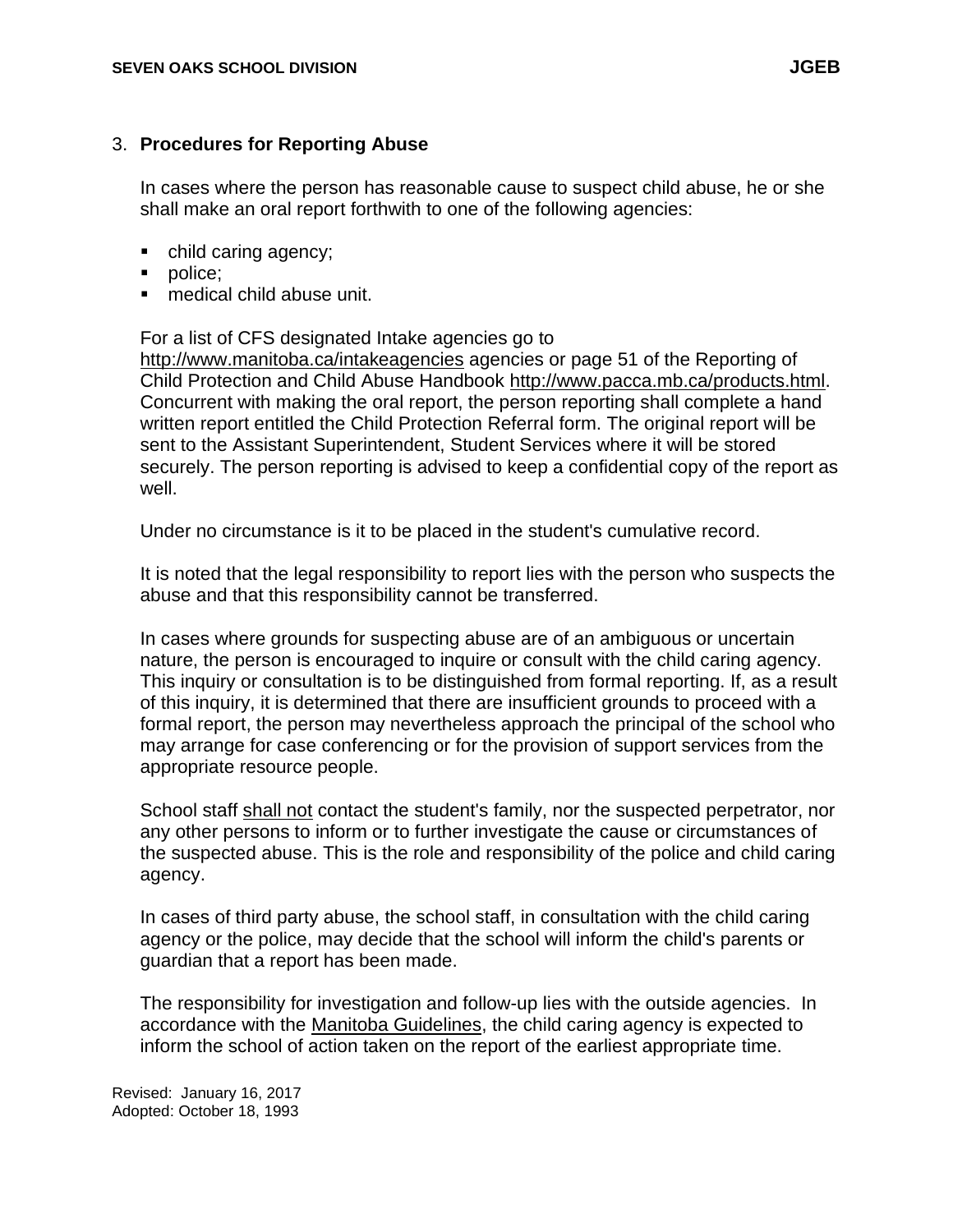#### 4. **Information Sharing and Confidentiality**

To ensure that the best course of action is taken, the school shall cooperate with the authorized agencies and professionals in the mutual sharing of information necessary for the investigation and treatment process.

Information related to the allegations or suspicions of child abuse is to be held in strict confidence, with the exception of the transmittal to authorized persons of information necessary in the conduct of investigation and treatment. In particular, any written records, notations or reports are to be considered confidential and are not to be placed in the child's regular or cumulative record or in any other way allowed to become known to persons who have no legitimate need for such information.

#### 5. **Communication and Cooperation with Community Agencies**

Since it is important to maintain cooperation among all elements of the community, the superintendents' department shall ensure that such actions are taken as are thought necessary to pursue and maintain open channels of communication with child caring agencies and police particularly with respect to:

- **E** development and maintenance of clear and mutual understanding of relative jurisdictions, roles and responsibilities;
- **EXED in the identification of problems which exist or may arise in the working relations of** school, police and child caring agency personnel; and
- development and implementation of specific procedures to solve or prevent such problems.

#### 6. **Staff Knowledge of Policy**

Principals shall ensure that all members of their staffs are familiar with this policy and are adequately prepared, through periodic inservice presentations or other methods, to be alert to the signs of child abuse and to be knowledgeable concerning reporting procedures.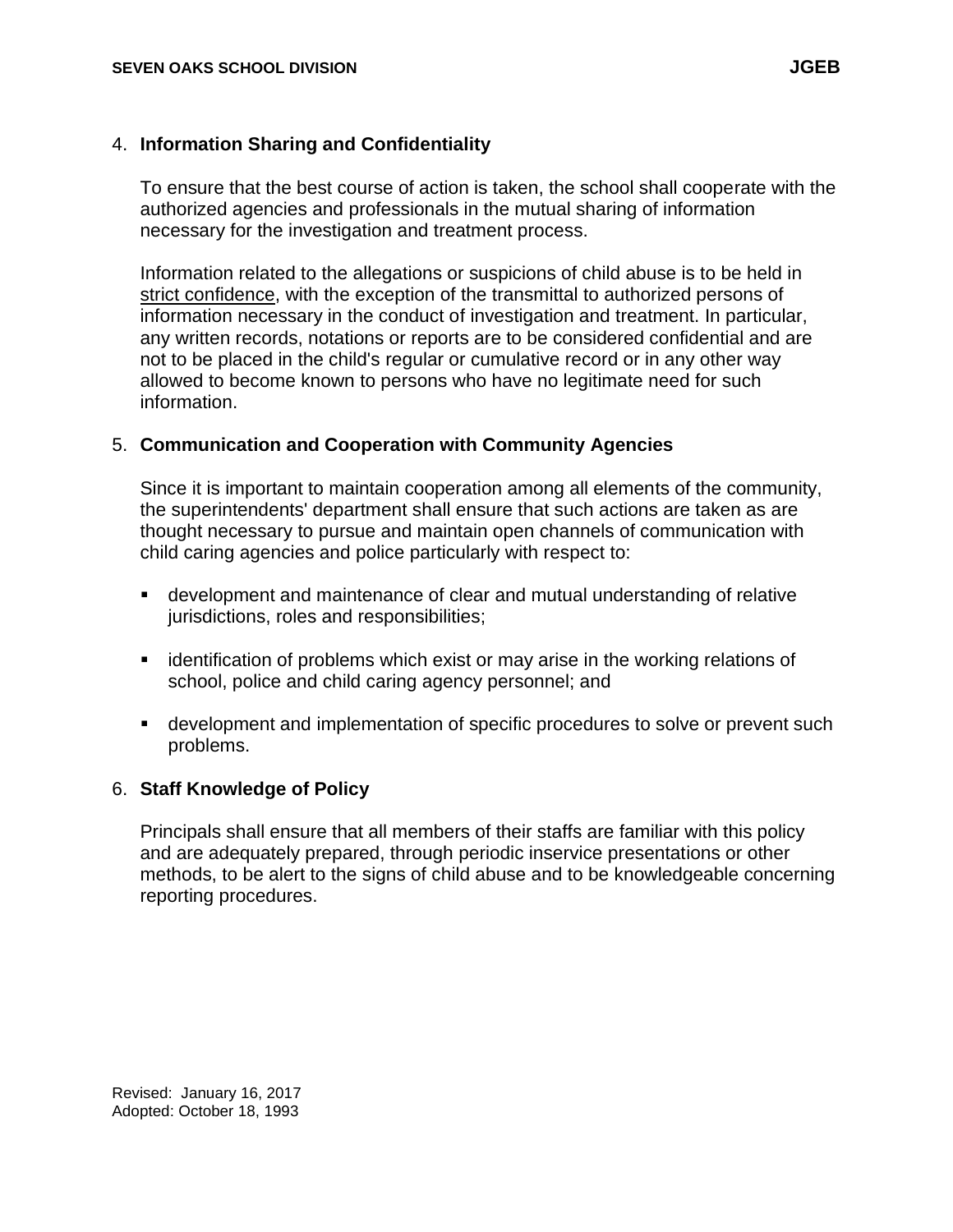# **CHILD PROTECTION REFERRAL FORM**

| community begins nere      |             |             |              |      |
|----------------------------|-------------|-------------|--------------|------|
| <b>Student's Name:</b>     |             |             |              |      |
|                            | <b>LAST</b> |             | <b>FIRST</b> |      |
| Address:                   |             |             |              |      |
| Date of Birth:             |             |             |              |      |
| Parent's/Caregivers Names: |             |             |              |      |
| Address:                   |             |             |              |      |
| <b>Phone Number:</b>       |             |             |              |      |
|                            | Home        | <b>Work</b> |              | Cell |

# **To determine if there is an open CFS file call ANCR at 204.944.4200**

## □**New Referral**

| Referral to: All Nations Coordinated Response Network (ANCR)<br>Phone: 204.944.4200    Fax: 204.944.4250 |  |
|----------------------------------------------------------------------------------------------------------|--|
| Date and Time of referral to CFS:                                                                        |  |
| <b>ANCR CFS Worker's Name:</b>                                                                           |  |
| <b>Phone Number:</b>                                                                                     |  |

# □**Open File**

| Date and Time of Referral:   |      |  |
|------------------------------|------|--|
| <b>Child Welfare Agency:</b> |      |  |
| <b>CFS Worker's Name</b>     |      |  |
| Phone:                       | Fax: |  |